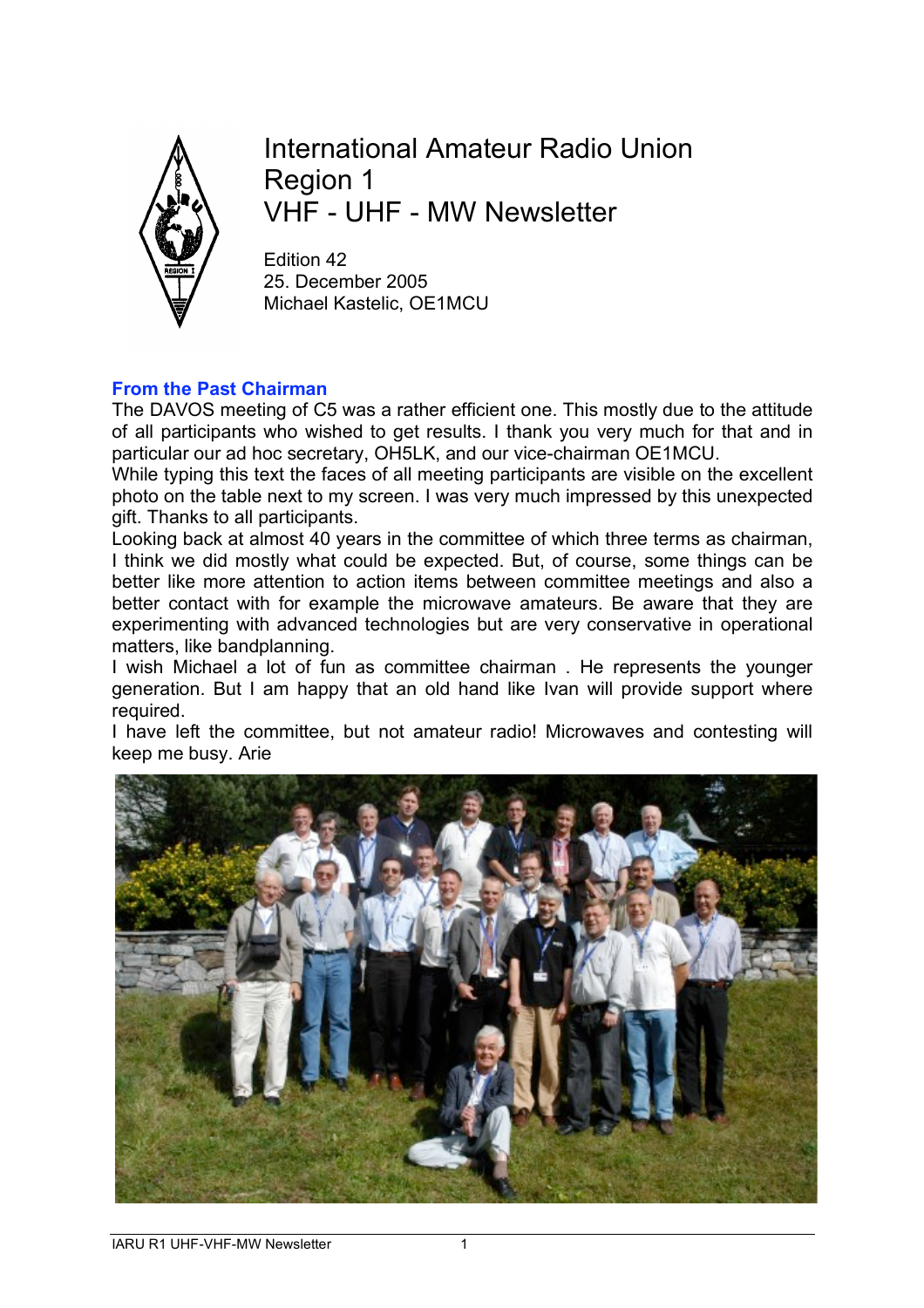### **Introduction**

Some time has gone by after Davos, and I again wish to express my thanks to Arie, PA0EZ, for his efforts and co-operation. I shall try to justify the high expectations placed in me. Ivan, OZ7IS is very active, and supports me with regard to questions that arise. Here are some ideas to solve them:

### **Mailing list**

The regular e-mail has been converted to a mailing list, with the advantage that archiving is possible, including later queries, and easier administration of the information disseminated.

### **VHF manager handbook**

Arie has digitised the VHF Manager Handbook, thereby laying the basis for the next Step. Right now, I am in the process of converting the Handbook to a cumulative PDF file, but some changes are needed to this end. This will, I think, give a better overview and the opportunity to use a search function, so that details can be accessed more swiftly. Attached please find the current listing of VHF managers. Please notify me of any errors and omissions.

### **Information Feedback**

In addition to what has been covered in the newsletter until now, I wish to add current events in various societies, especially those that may result in threats to our amateur bands. Unfortunately, we again and again will have to defend our allocated parts of the spectrum against intruders who try to use new standards as a pretext for edging into our bands.

Powerline, and recently UWB, are quite serious issues for our bands. This is why I try to disseminate information as far in advance as possible, and suggest steps to be taken.

# **Advance Information: 2007 INTERIM MEETING IN VIENNA**

The next interim meeting of the IARU Region 1 VHF/UHF/MW Committee will be held in Vienna on 24 /25 February 2007 (as decided in Davos). Please place a reservation in your scheduler.

# **VHF Contest Evaluation**

Any contest becomes much more attractive if the logs can be sent to an on-line system where the results are immediately available. Therefore, the Davos meeting has taken the required decisions.

SARA will prepare an automatic (robot) system during the coming one or two years. I will, in co-operation with SARA, work out a timetable with precise dates, to be published in national homepages and journals.

### **Contest Monitoring**

Each VHF Manager and/or national Contest Committee shall be responsible for monitoring during contests. Additional monitoring stations may be appointed, but these stations may not take part in the contest. The national VHF Manager/Contest Committee is responsible for disqualification based upon the results of monitoring.²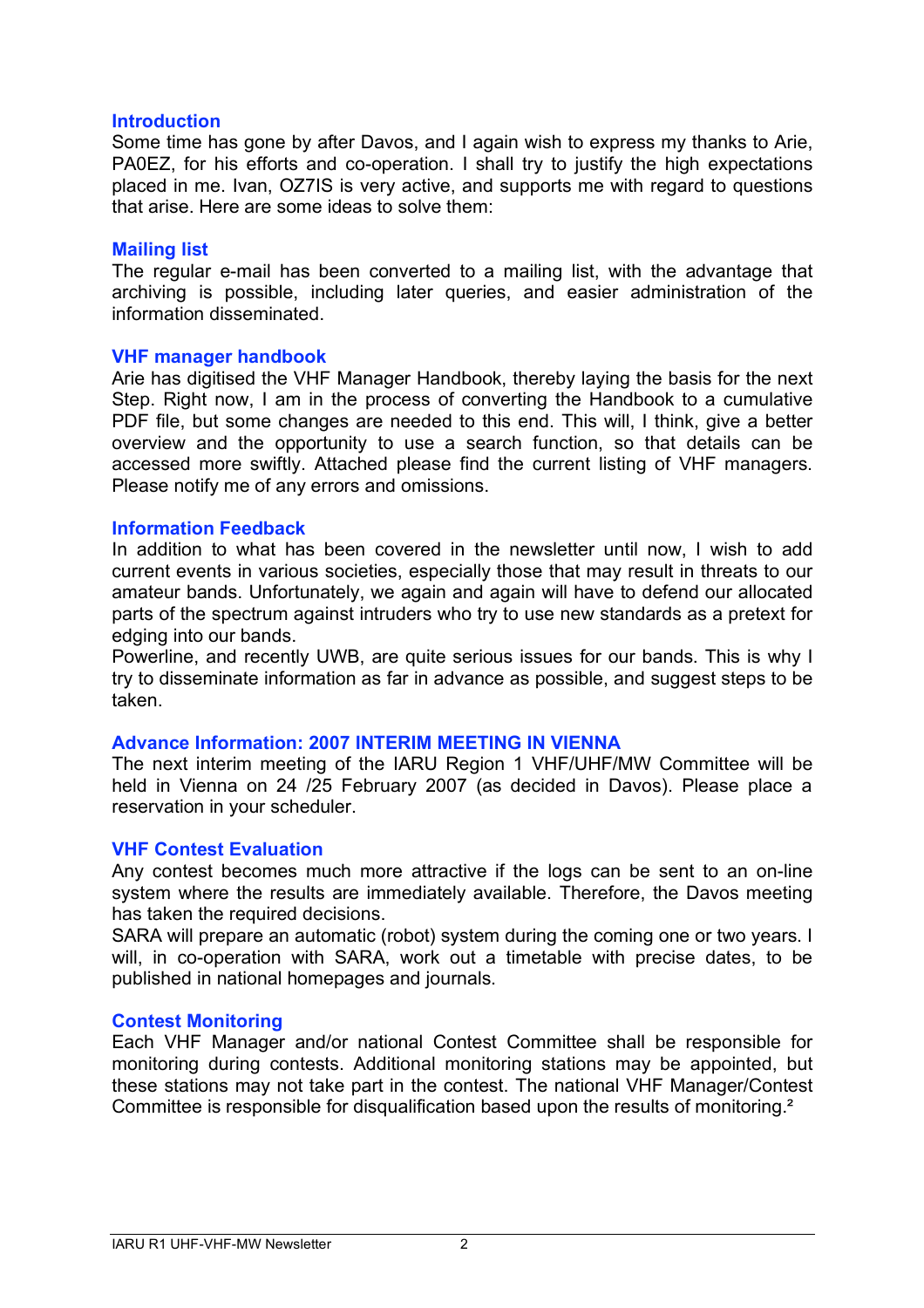It looks as if it were very difficult to put this stipulation into practice. After all, most of the OMs who evaluate contests are also active contest operators. This rule, however, seems to have been overtaken by events, i.e. the electronic evaluation of the logs. Please let me know your opinion about this matter.

### **UWB (**Ultra-WideBand)

UWB looks as if it were a new threat to the microwave bands in particular: Description (text by OE3WOG) UWB:

UWB (as defined in ECC/DEC(06)AA) appears as a wireless connectivity system (similar to bluetooth), which will be used in a mass-market and will be implemented in consumer electronic devices, lap tops and cellular phones, motion detectors, etc. UWB, with its high level of mobility will be used by end users in outdoor environments, and it can not be limited to indoor use only.

As UWB transmitters operate on licensed frequencies, interference to existing radio receivers in this case is unavoidable. Enclosed please find the comments to UWB from RSGB and OeVSV and the draft ECC/DEC/(06)AA on UWB.

# **Guide to good practice beacons**

The few times Ivan checked the IARU conference home page after the conference he didn't seem to be able to find the final version of the "Guide to good practice beacons " it was produced during the conference. It was presented, agreed upon and given to both Jussi and Arie but what happened next?. Just in case you haven't got it either, it is attached.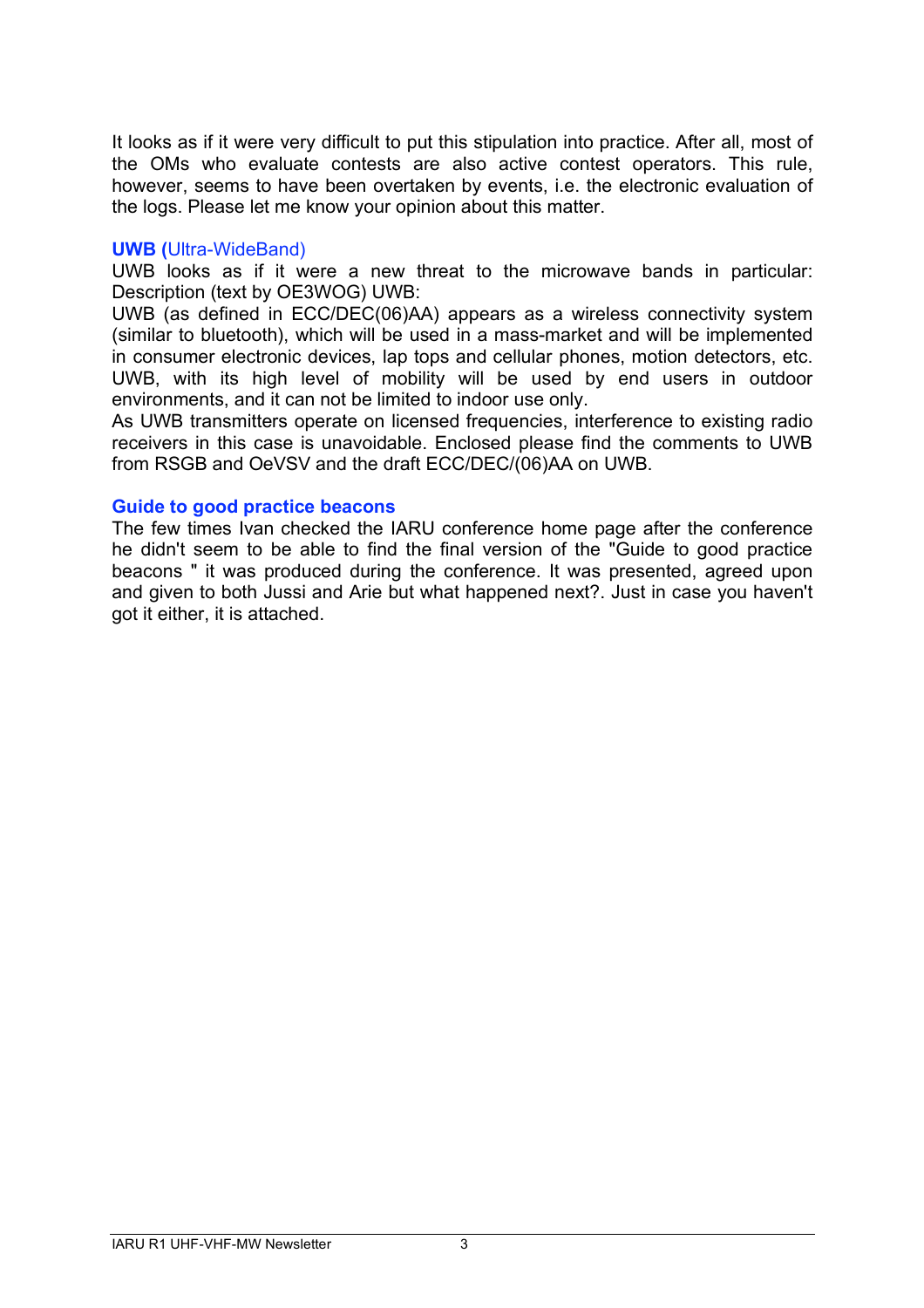# **IARU REGION 1 VHF / UHF BEACONS. A GUIDE TO GOOD PRACTICE.**

Beacon transmitters have long been used to indicate the presence of VHF openings and have

contributed significantly to our knowledge of propagation. As the numbers of beacons is increasing rapidly and the amount of spectrum available for them is under pressure it is important that beacon builders are aware of the technical parameters required, the reasons for them and the procedure to be followed to obtain an agreed frequency.

It is not intended that this document should specify the exact purpose of a beacon, its power level or the number of beacons in any country, as this should be agreed within the national society concerned. It is also not intended to be applied rigorously to experimental beacons or beacons with a special purpose. It should however apply to the vast majority of VHF/UHF beacons for propagation monitoring purposes.

### **1. CO-ORDINATION PROCEDURE**.

The existing requirement for co-ordination of regional beacons will be retained. For noncoordinated beacons the beacon proposal should be agreed with the national society (with consultation with neighbouring societies where appropriate) and a provisional frequency chosen. If the beacon has an ERP of greater than 10W then the frequency should be submitted to the IARU Region 1 VHF beacon co-ordinator to check for potential interference problems.

### **2. TRANSMISSION MODE**

Amplitude or Frequency shift keying (A1A or F1A) may be used according to the scheme below. The beacon radiates on its nominal frequency during the period where no information is transmitted. It then moves to "space", 250/400Hz below and then keys back to nominal ("mark") while transmitting its information. In this way the transmission sounds like A1A in a SSB receiver set to receive USB.

# **3. FREQUENCY SPACING**

All coordinated and notified beacons should operate within the beacon segment of the band plan and be on a frequency which is in accordance to the table below.

| <b>Band</b>                | <b>50 MHz</b> | <b>70 MHz</b> | <b>145 MHz</b> | <b>435 MHz</b> | 1.3 GHz  |
|----------------------------|---------------|---------------|----------------|----------------|----------|
| Frequency                  | 4             | 2.8           | 1.4            | 1.0            | 0.8      |
| ppm Tolerance              | 200           | 200           | 200            | 400            | 1000     |
| Hz                         |               |               |                |                |          |
| Spacing between            |               |               |                |                | $2-3kHz$ |
| beacons                    |               |               |                |                |          |
| kHz                        |               |               |                |                |          |
| F <sub>1</sub> A Frequency | 250           | 250           | 400            | 400            | 400      |
| shift                      |               |               |                |                |          |
| Hz                         |               |               |                |                |          |
| Frequency at               | nominal       | nominal       | nominal        | nominal        | nominal  |
| "space"                    | $-250$        | $-250$        | $-400$         | $-400$         | $-400$   |
| Hz                         |               |               |                |                |          |

# **4. MESSAGE**

As beacons are often heard at very low signal levels, together with spurious signals, it is important the message is simple, unambiguous and repeated frequently. It is also necessary to have a period without information ("carrier") for frequency checking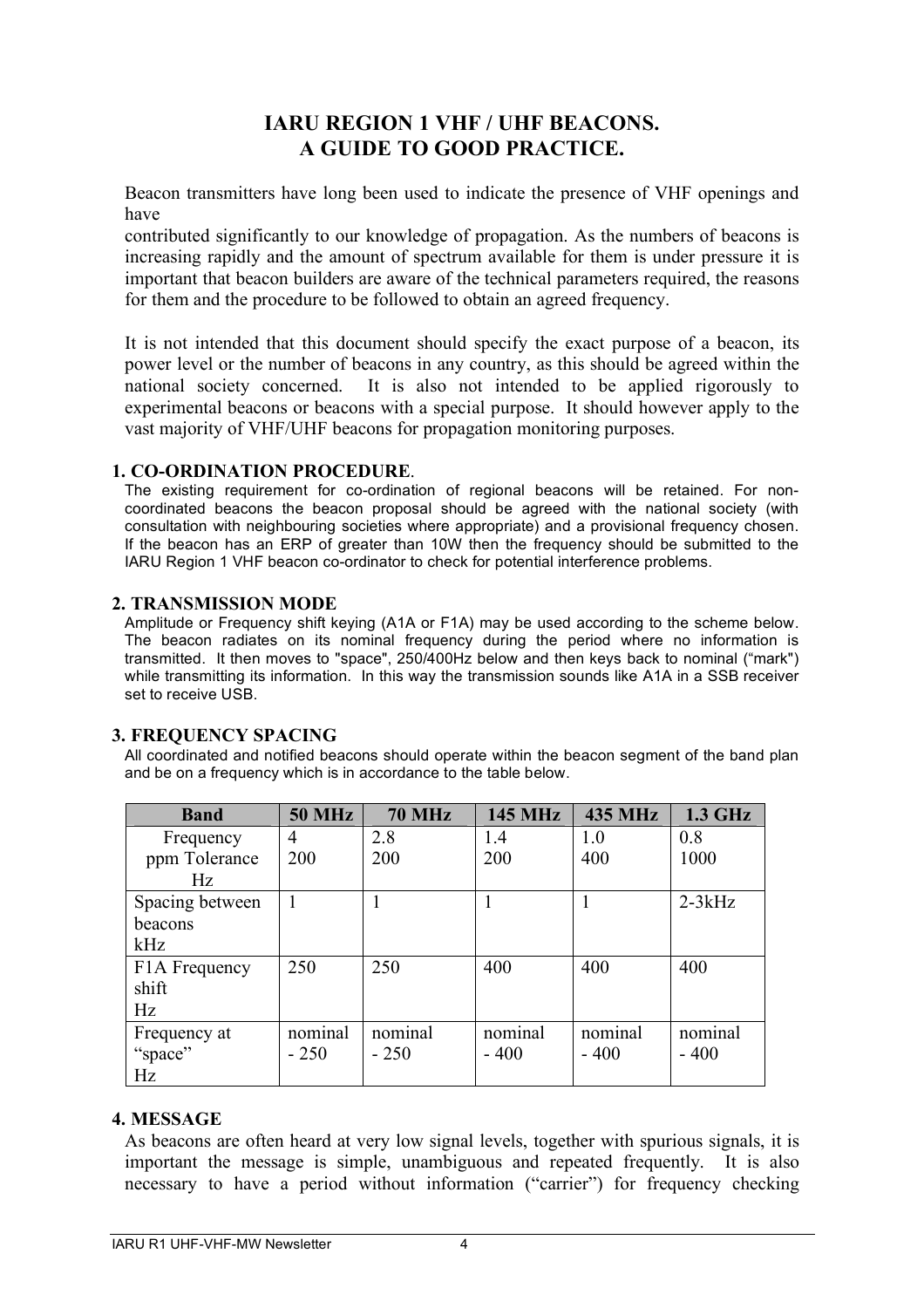purposes and signal strength measurement and also to make it easy to distinguish the frequency when using FSK.

Maximum Morse code keying speed should not exceed 60 characters per minute.

The beacon message should consist of a callsign and possible other information for identification and a period without information ("carrier"). The message may also contain other information if required, e.g. locator, automatic identification and information in MGM modes. The total cycle period should not exceed 60 seconds and the "carrier" period without information should not exceed 30 seconds.

For alternative modes the cycle period is F1A + Alternate mode. For example, a beacon transmitting PSK31 would send one period of PSK31 followed by one period of either F1A or A1A. If several alternative modes is used then the total cycle could be F1A/A1A  $+$  mode  $1 +$  mode  $2 +$  F1A/A1A, repeating continuously.

# **5. OPERATION**

Operation should be 24 hour continuous. If beacons change parameters during the transmission this must be reflected in the message transmitted.

# **6. STATUS**

It is important that the operational parameters and the status of each beacon are widely known. The information should be sent to the IARU Region 1 VHF beacon coordinator via the local beacon coordinator or spectrum manager at least once per annum or when the operational parameters are changed to ensure that the IARU Region 1 beacon list is up to date.

This document replaces the documents: IXa.A2, VIb.B1 of the VHF Managers handbook.

Revised 13<sup>th</sup> September 2005 Davos Conference ZS5JF/OZ7IS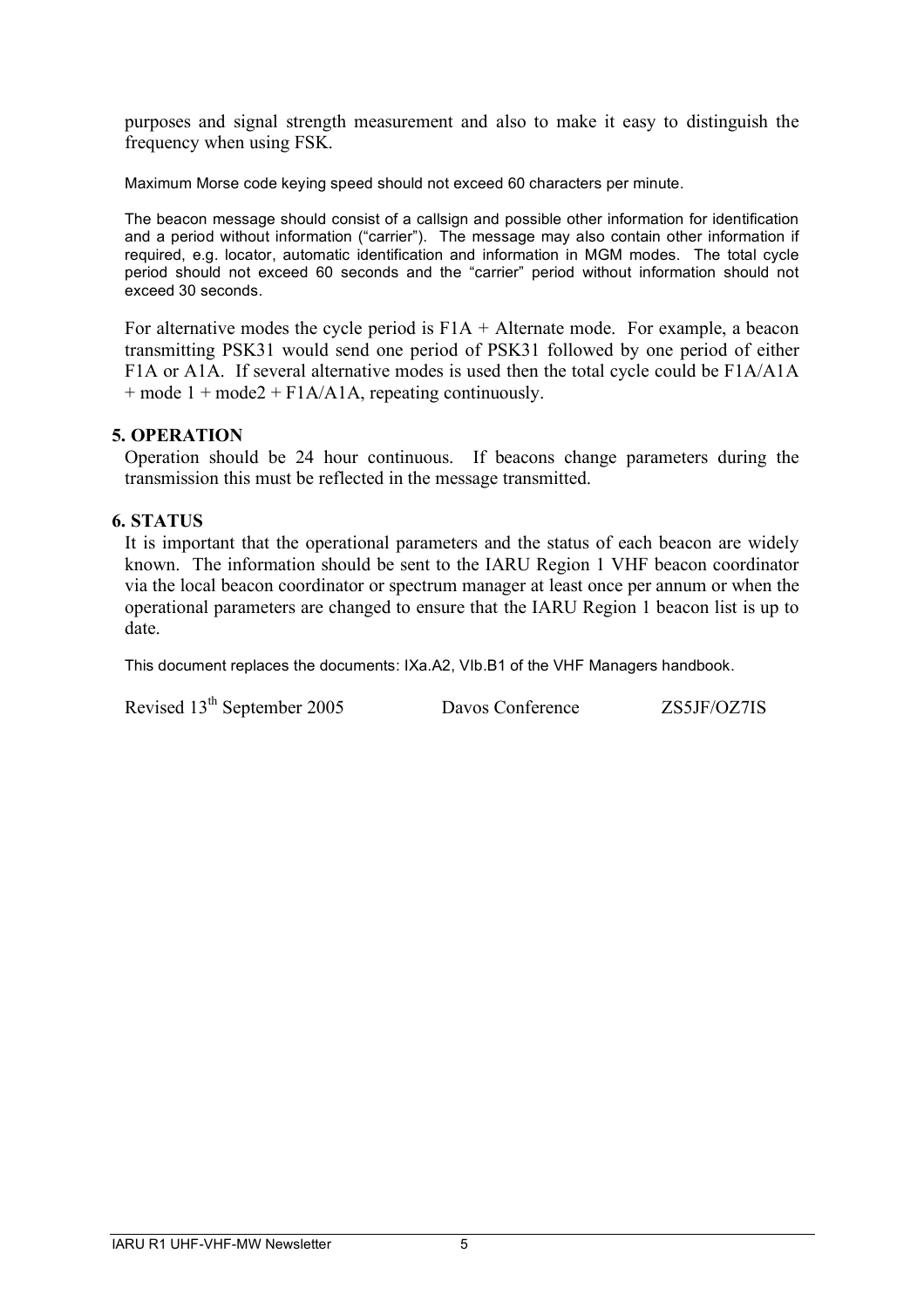**CEPT DRAFT ECC DECISION (06)AA ON HARMONISED CONDITIONS FOR DEVICES USING UWB TECHNOLOGY IN BANDS BELOW 10.6 GHZ**

# **Joint response from the Radio Society of Great Britain, UK Microwave Group and Amsat-UK.**



#### **Introduction**

This response is a joint one from the Radio Society of Great Britain (RSGB, www.rsgb.org.uk) and its affiliates UK Microwave Group (UKuG, www.microwavers.org) and Amsat-UK (www.uk.amsat.org).

Draft ECC Decision (06)AA [1] covers UWB transmissions principally in the 3.1-10.6GHz range. This range includes a number of allocations for the Amateur Service and Amateur Satellite Service (as defined by the ITU).

The UK Regulatory Authority, Ofcom, held a public consultation between January and March 2005, based at the time on a draft copy of ECC Report 64 [2]. Despite many representations from Amateurs, Industry and one other EU Regulatory Authority, Ofcom decided to largely ignore the concerns raised and the basis of interference assessments in ECC Report 64. We therefore do not consider Ofcom to be fully representative of the UK position.

We are aware of the extensive deliberations that have occurred in ECC TG3 and the ITU concerning UWB, and hold the firm belief that the FCC mask is wholly inadequate. We are also aware that since Report 64 was issued, the Bluetooth SIG has agreed to incorporate UWB, which is likely to greatly increase the numbers of mobile and outside devices.

We recognise that UWB short-range links will have a useful role, and observe that UWB vendors are exerting considerable pressure for their adoption. However we do not believe they should receive exceptional treatment. We stress that UWB must fully comply with the International Radio Regulations and that all such devices must operate on a non-protected, non-interference basis.

The decision correctly identifies bands in the 6-9GHz range for where UWB technology should ideally be located as exemplified by the sentence:-

"It should be noted that the ECC Decision intends to deliver a clear message that the band 6 to 9GHz is identified in Europe for long-term UWB operation without additional mitigation techniques."

We do of course recognise that UWB operation in the 3-5GHz range may also be possible. In order to protect our services (notably in the 3.40-3.41GHz band where EU17 applies) we urge the adoption of the mask proposals without undue concessions to UWB proponents. We seek thorough consideration of any mitigation techniques before permitting the substantial relaxation as per Mask Note-1

In general we applaud the ECC Draft Decision and would urge its adoption subject to reservations we have at 3.4GHz and Outdoor Usage as detailed more fully below.

Our standpoint, reasoning and requests are laid out in more detail below.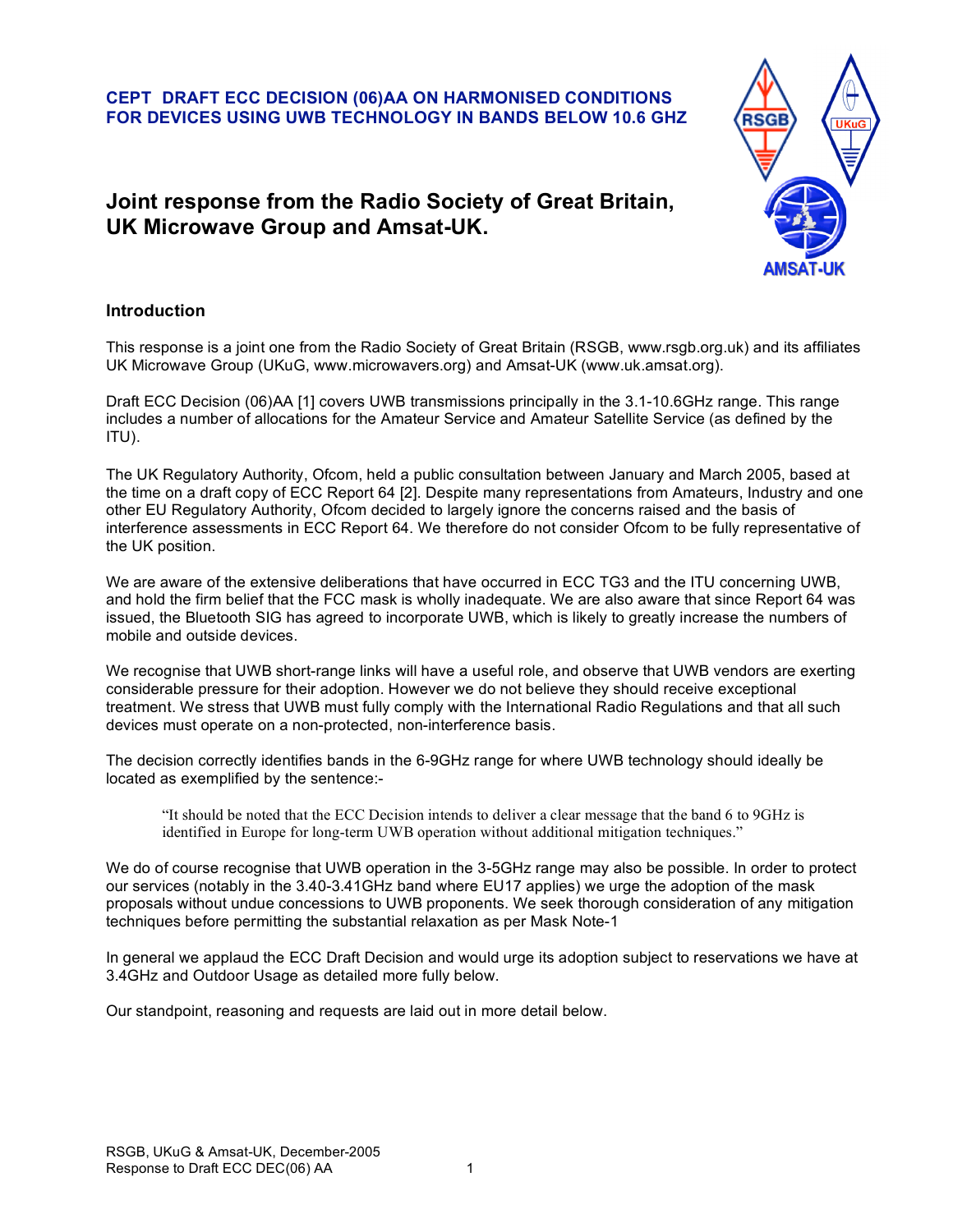### **General Regulatory Considerations**

Footnotes EU17and EU23 to the European Frequency Tables state that CEPT administrations are requested wherever possible to maintain specified Amateur sub-bands in such a way as to facilitate the reception of Amateur and Amateur Satellite Service emissions with minimal power flux densities.

Additional background regarding the Amateur Service position at these frequencies and the EU notes is provided in the Annex.

#### **Comments in regard to points in the Consultation**

#### **UWB Definition**

We are happy to see the suggested definition (which is consistent with that used in Report 64) to be incorporated

#### **Maximum mean e.i.r.p. density in the band 3.1–4.8GHz with DAA (Detect and Avoid)**

We request that when evaluating DAA and other mitigation techniques, full consideration of EU17 is given regard to the band 3.40 to 3.41GHz where narrowband amateur weak signal flux activity is centred. A major concern is that amateur equipment spends high proportions of its time in receive mode - a 'hidden terminal' situation. This would be compounded should outdoor UWB usage rise.

#### **Maximum mean e.i.r.p. density in the band 6–9GHz**

We are pleased that the mask stops at 9GHz before falling to much lower levels prior to our 10GHz band. We urge that this be adopted and ask that requests for relaxation to 10GHz and above are resisted.

#### **Phased approach in the band 4.2–4.8GHz**

Whilst not an amateur band, we are in favour of a tight 2010 sunset date in order to send the right signal to UWB developers that the 6-9GHz band is preferred as a permanent solution for UWB. Some UWB equipment is already available for this higher band. This has parallels to the firm restrictions on 24GHz UWB Car Radar, which encourage 79GHz development.

#### **Indoor Usage**

Ideally, we would prefer UWB to be limited to indoor use but recognise that this is difficult to enforce. The best approach may be to set explicit activity or duty cycle limits within UWB transceivers, which is relatively technology-neutral. The limits might for example then preclude low compression continuous hi-definition video streams outside of the original MPEG2/4 assumptions. Section-2 of the draft decision preamble echoes this concern but it needs to be incorporated into Considering and Decides.

#### **Outdoor Usage**

The draft decision uses ECC Report 64 as its basis for below 3GHz, above 10GHz and for its assumption on outdoor devices. ECC Report 64 Section-2 states that 88% of Type-1 UWB devices are indoors and 10% outdoors (the other 2% being Type-II imagers, which are out of scope). Draft Decision 06(AA) which references Report 64 incorrectly quotes the indoor/outdoor ratio as 80% and 20% - a factor of two difference for outdoor devices. Report 64 also assumes a 5% UWB activity factor.

We therefore request that the following additional consideration be added to ECC/DEC/(06)AA:-

that ECC Report 64 used 88:10 as the basis for indoor/outdoor ratio, and that higher outside numbers or activity ratios would call this basis into question

#### **Market Penetration**

We also highlight the following in the Considerations:-

- f) that by their nature UWB devices will operate in bands that have been allocated to radio services;
- g) that UWB devices shall not cause harmful interference to those radio Services;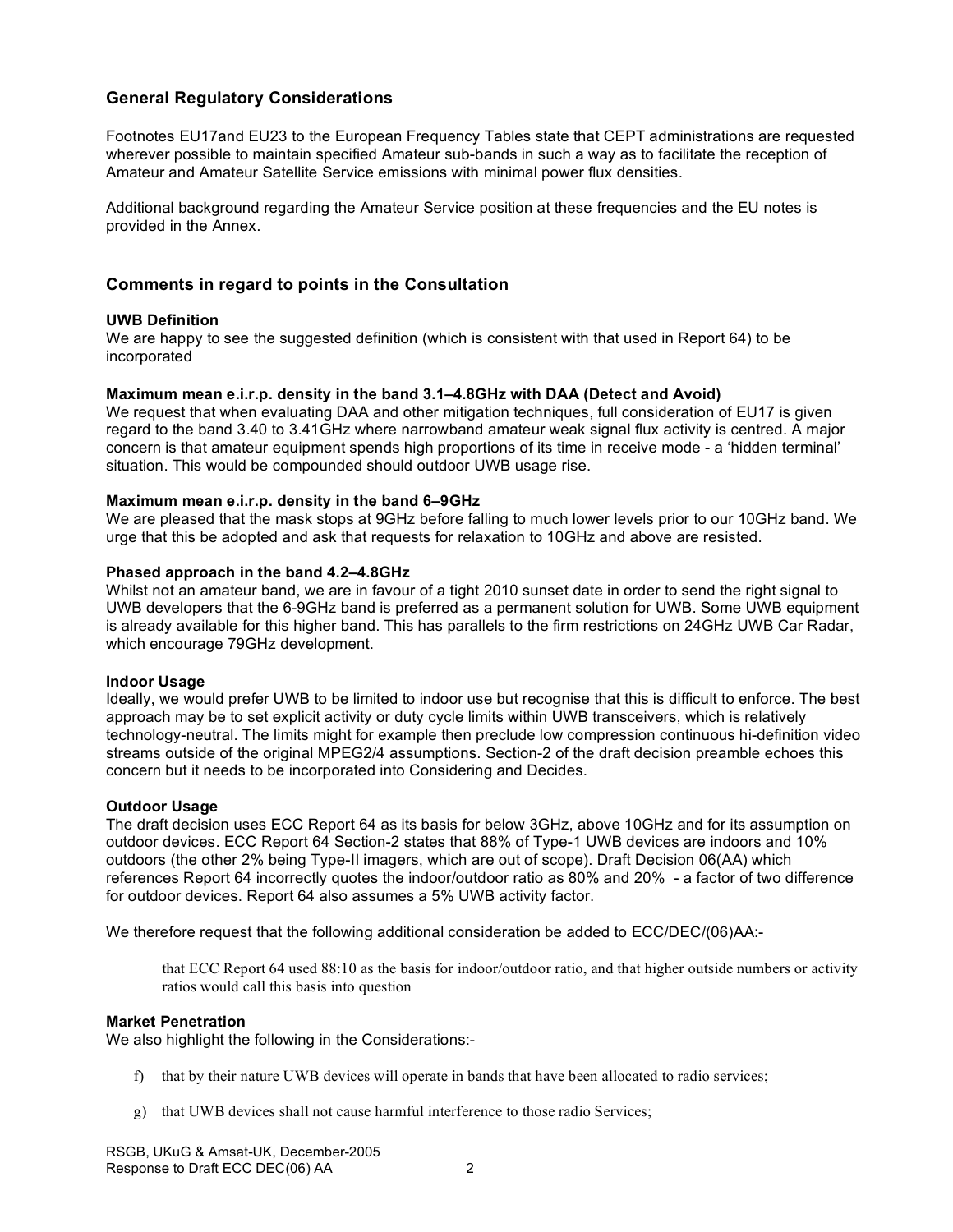- z) that, in order to support procedures of review of ECC Decisions, administrations are encouraged to collect market data on the numbers and types of UWB devices being placed on national markets;
- dd) that, to avoid harmful interference, it is important to minimise the outdoor activity of UWB, but it is impractical to prevent the incidental outdoor use of handheld UWB devices;

Given f), g), and a relatively low level of outside usage assumed in Report 64, we contend that it is necessary to strengthen the capture of market data. Clauses z) and dd) are quite weak in this regard. The decision should incorporate a firmer commitment to gather data for regular reviews of market penetration and interference reports in the 'Decides' section.

We thank CEPT for this opportunity to comment. We would be pleased to provide additional information on request or participate in any future discussions.

Permission is granted for a copy of this response to placed in the public domain

RSGB, UKuG & Amsat-UK, December 2005



#### Draft ECC/DEC/(06)AA Mask

The plot above is mask level specified in the Annex of the Draft Decision, compared to the protection levels that Report 64 determined are necessary for the Amateur Services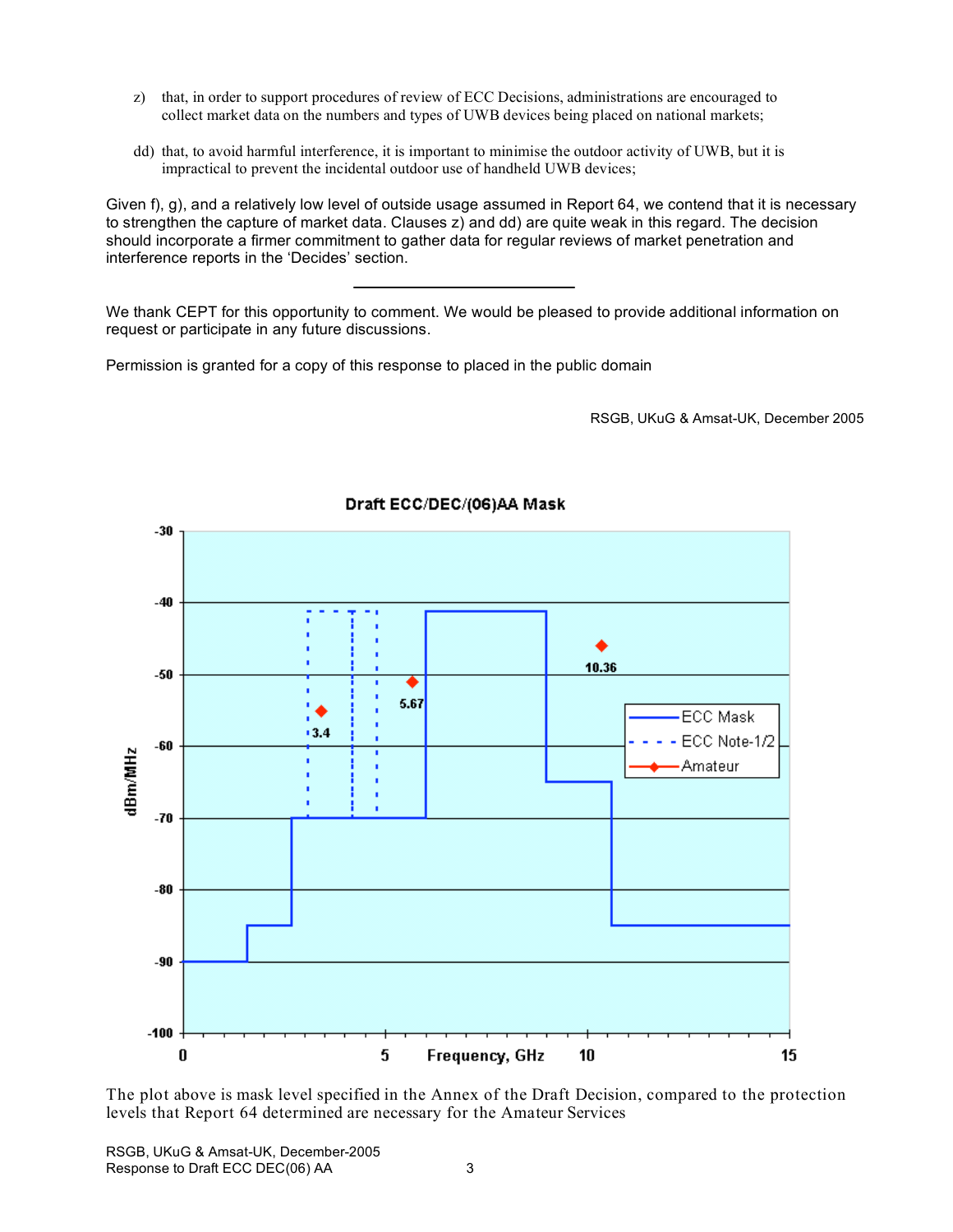# **Annex: Amateur Services Allocations**

| <b>Band, MHz</b> | <b>Comment</b>                                                                                                    |  |  |
|------------------|-------------------------------------------------------------------------------------------------------------------|--|--|
| 3400-3475        | EU17* applies to 3400-3410 where weak signal flux<br>narrowband activity is centred                               |  |  |
| 5650-5850        | EU17* & EU23** apply to 5660-5670 and 5830-5850<br>The Amateur Satellite Service has allocations in this band     |  |  |
| 10000-10500      | EU17* & EU23** apply to 10360-10370 and 10450-10500<br>The Amateur Satellite Service has allocations in this band |  |  |

### **Amateur Services Allocations within the 3.1-10.6GHz UWB Range**

### **Notes to the European Allocation Tables**

**\*EU17:** In the sub-bands 3400-3410MHz, 5660-5670MHz, 10.36-10.37GHz, 10.45-10.46GHz the amateur service operates on a secondary basis. In making assignments to other services, CEPT administrations are requested wherever possible to maintain these sub-bands in such a way as to facilitate the reception of amateur emissions with minimal power flux densities.

**\*\*EU23:** In the sub-bands 5660-5670MHz (earth to space), 5830-5850 MHz (space to earth) and 10.45 - 10.50GHz the amateur-satellite service additionally operates on a secondary and non-interference basis to other services. In making assignments to other services, CEPT administrations are requested wherever possible to maintain these allocations in such a way as to facilitate the reception of amateur emissions with minimal power flux densities.

### **References**

- [1] CEPT Draft ECC Decision (06)AA, "On Harmonised Conditions for Devices Using UWB Technology in Bands Below 10.6GHz", November 2005
- [2] "The Protection Requirements of Radiocommunications Systems Below 10.6GHz from Generic UWB Applications", CEPT Report 64, Helsinki, February 2005